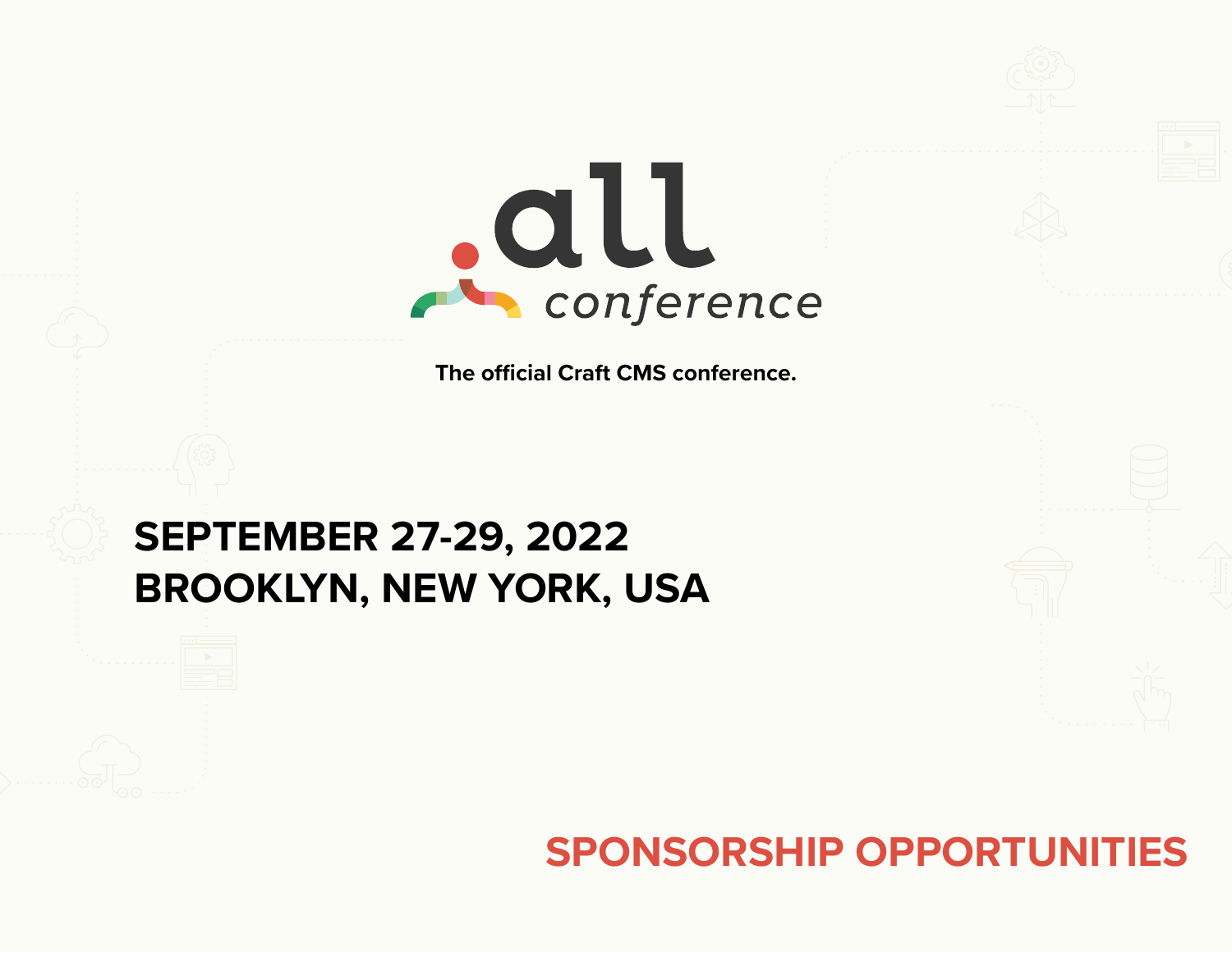### PLATINUM – \$20,000 (1 available)

- Up to 5 conference tickets
- On-stage signage (non-shared)
- Top logo placement on all banners, signage, and onscreen loops
- Promotional paragraph in email to entire Dot All mailing list
- Social mentions on Craft CMS LinkedIn and Twitter profiles
- Inclusion of literature or items in attendee swag bags
- Linked company logo on dotall.com

#### SILVER – \$7,500 (3 available)

- Up to 2 conference tickets
- On-stage signage (shared)
- Logo placement on all banners, signage, and onscreen loops
- Social mention on Craft CMS LinkedIn and Twitter profiles
- Inclusion of literature or items in attendee swag bags
- Linked company logo on dotall.com

#### LUNCH SPONSOR – \$2,500/day

- Table signage
- Logo placement on onscreen loops
- Social mention on Craft CMS profiles
- Inclusion of literature or items in attendee swag bags
- Linked company logo on dotall.com

#### ALL CONFERENCE PARTY – \$12,500

- Up to 2 conference tickets
- Logo placement on onscreen loops
- Social mentions on Craft CMS LinkedIn and Twitter profiles
- Option to provide branded napkins, cups, swag, etc.
- Signage at party
- Linked company logo on dotall.com

#### GOLD – \$10,000 (2 available)

- Up to 3 conference tickets
- On-stage signage (shared, top placement)
- Logo placement on all banners, signage, and onscreen loops
- Promotional blurb in email to attendee mailing list
- Social mentions on Craft CMS LinkedIn and Twitter profiles
- Inclusion of literature or items in attendee swag bags
- Linked company logo on dotall.com

#### BRONZE – \$5,000 (5 available)

- 1 conference ticket
- On-stage signage (shared)
- Logo placement on all banners, signage, and onscreen loops
- Social mention on Craft CMS LinkedIn and Twitter profiles
- Inclusion of literature or items in attendee swag bags
- Linked company logo on dotall.com

#### COFFEE SPONSOR – \$1,500/day

- Coffee table signage
- Logo placement on onscreen loops
- Social mention on Craft CMS profiles
- Linked company logo on dotall.com